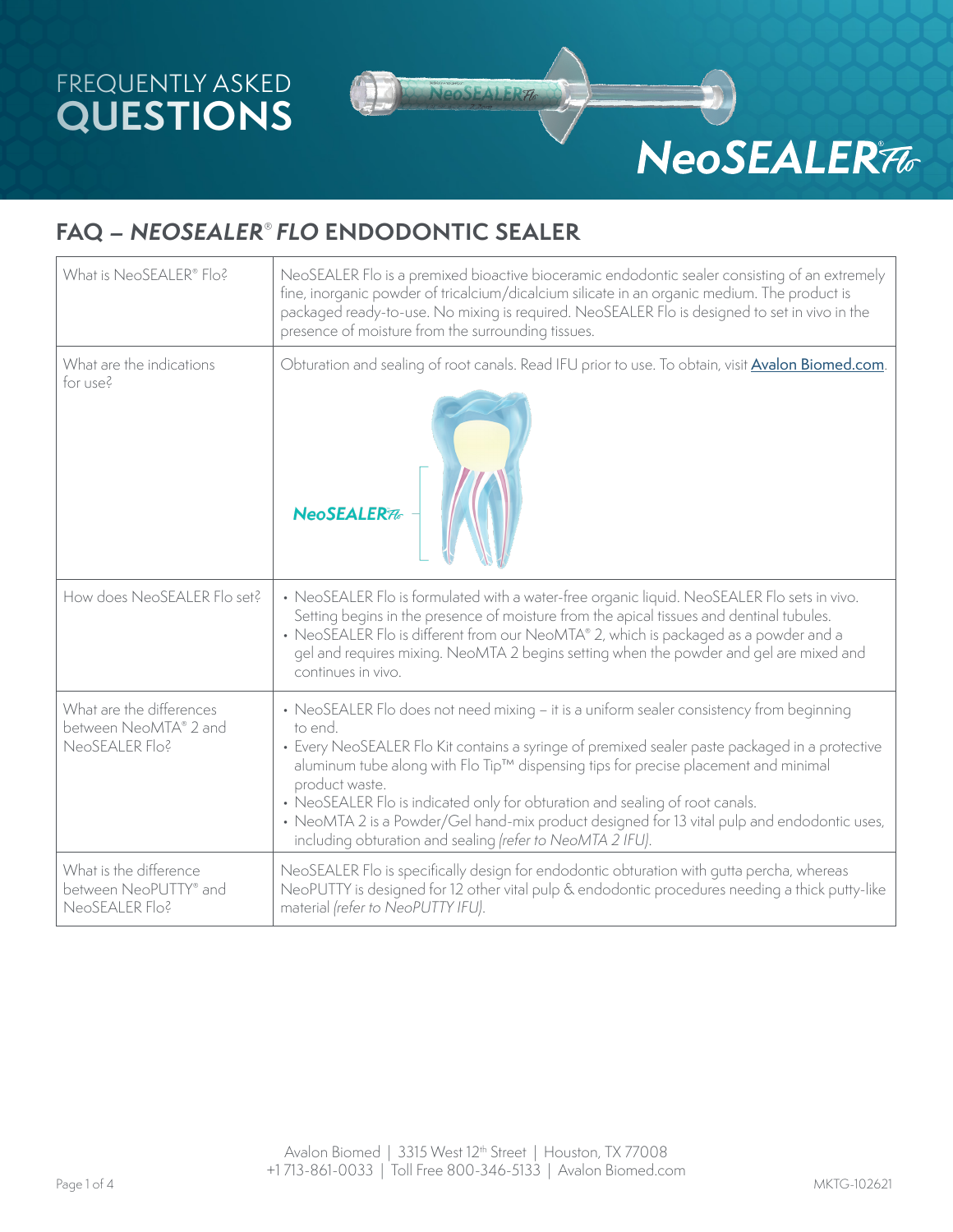| What are the similarities<br>between NeoMTA 2 and<br>NeoSEALER Flo?                           | • Both products are bioactive bioceramic MTAs.<br>• Both products release calcium and hydroxide ions from the MTA, promoting hydroxyapatite<br>(HA) formation on the MTA surfaces to enhance sealing and support healing.<br>• Both products are resin-free for maximum bioactivity.<br>• Both products have initially high pH (alkaline/basic) when applied. Literature has shown such<br>products to be antimicrobial in vitro <sup>1</sup> .<br>• Both products are color stable, non-staining, containing tantalum oxide (tantalite) for<br>radiopacity. Neither NeoMTA 2 or NeoSEALER Flo contain bismuth oxide, which causes tooth<br>discoloration <sup>2</sup> .<br>• Both products are indicated for endodontic sealing.<br>• Both products have low water solubility (<3%) when set.<br>• Both products are dimensionally stable on setting.<br>• Both products are based on extremely fine tri/dicalcium silicate powders.<br><sup>1</sup> The anti-microbial effect against enterococcus faecalis and the compressive strength of two types of mineral trioxide aggregate mixed<br>with sterile water or 2% chlorhexidine liquid. Holt DM, Watts JD, Beeson TJ, Kirkpatrick TC, Rutledge RE. J Endod. 2007 Jul;33(7):844-7.<br><sup>2</sup> Marciano MA, Duarte MA, Camilleri J. Dental discoloration caused by bismuth oxide in MTA in the presence of sodium hypochlorite.<br>Clin Oral Investig. 2015;19(9):2201-2209. |  |
|-----------------------------------------------------------------------------------------------|---------------------------------------------------------------------------------------------------------------------------------------------------------------------------------------------------------------------------------------------------------------------------------------------------------------------------------------------------------------------------------------------------------------------------------------------------------------------------------------------------------------------------------------------------------------------------------------------------------------------------------------------------------------------------------------------------------------------------------------------------------------------------------------------------------------------------------------------------------------------------------------------------------------------------------------------------------------------------------------------------------------------------------------------------------------------------------------------------------------------------------------------------------------------------------------------------------------------------------------------------------------------------------------------------------------------------------------------------------------------------------------------------------------------------------------|--|
| Is NeoSEALER Flo non-staining?                                                                | <b>YES.</b> NeoSEALER Flo is non-staining because it contains tantalite as the radiopacifier, which does<br>not cause staining.<br>NOTE: Not all white MTA's are considered non-staining. White MTAs that contain bismuth oxide as the radiopacifier (e.g. ProRoot<br>White MTA) will cause staining.                                                                                                                                                                                                                                                                                                                                                                                                                                                                                                                                                                                                                                                                                                                                                                                                                                                                                                                                                                                                                                                                                                                                 |  |
| What makes NeoSEALER Flo<br>different from resin-based<br>materials that contain some<br>MTA? | NO. White MTAs that contain bismuth oxide as the radiopacifier (e.g. ProRoot White MTA) will<br>cause staining.<br>NeoPUTTY is non-staining because it contains tantalite as the radiopacifier, which does not<br>cause staining.                                                                                                                                                                                                                                                                                                                                                                                                                                                                                                                                                                                                                                                                                                                                                                                                                                                                                                                                                                                                                                                                                                                                                                                                     |  |
| Is Avalon Biomed NeoPUTTY®<br>the same as Portland cement?                                    | Unlike inert, resin-based materials containing some MTA,<br><b>NeoSEALER Flo is:</b><br>• Bioactive; NeoSEALER Flo releases calcium and hydroxide ions from the MTA, promoting<br>hydroxyapatite (HA) formation on the MTA surfaces to enhance sealing and support healing.<br>• Formulated with pure tri/dicalcium silicate powder and a radiopacifier.<br>• Dimensionally stable - unlike resin-based materials that shrink.<br>· Biocompatible, non-cytotoxic.<br>• More radiopaque.<br>• Resin-free for maximum MTA concentration and maximum bioactivity. [Resin-based materials<br>containing only some MTA-type cement have not consistently shown biocompatibility in cell<br>cultures <sup>3,4,</sup> demonstrating a toxicity that may be attributed to incomplete resin curing.<br><sup>3</sup> Adıgüzel M, Ahmetoğlu F, Eldeniz AÜ, Tekin MG, Göğebakan B. Comparison of cytotoxic effects of calcium silicate-based materials<br>on human pulp fibroblasts Mehmet. J Dent Res Dent Clin Dent Prospects. 2019;13(4):241-246.<br><sup>4</sup> Collado-González M, García-Bernal D, Oñate-Sánchez RE, et al. Cytotoxicity and bioactivity of various pulpotomy materials on stem<br>cells from human exfoliated primary teeth. Int Endod J. 2017;50 Suppl 2:e19-e30.                                                                                                                                                        |  |
| Is NeoSEALER Flo the same as<br>Portland cement?                                              | NO. While both Portland cement and MTA contain tricalcium silicate, they are not the same.<br>Portland cement is:<br>• An impure industrial grade construction product<br>• A coarse powder that sets slowly<br>• NOT a medical device<br>• NOT cleared by the FDA<br>• NOT radiopaque<br>• NOT a highly refined powder<br>Portland cement cannot meet the international dental standards, including ISO 6876, ISO<br>9917-1 or ADA 57 requirements. All Avalon Biomed MTA-based products, including NeoSEALER<br>Flo, meet all dental quality standards and are manufactured in Houston, TX USA in an FDA-<br>registered factory certified to ISO 13485.                                                                                                                                                                                                                                                                                                                                                                                                                                                                                                                                                                                                                                                                                                                                                                             |  |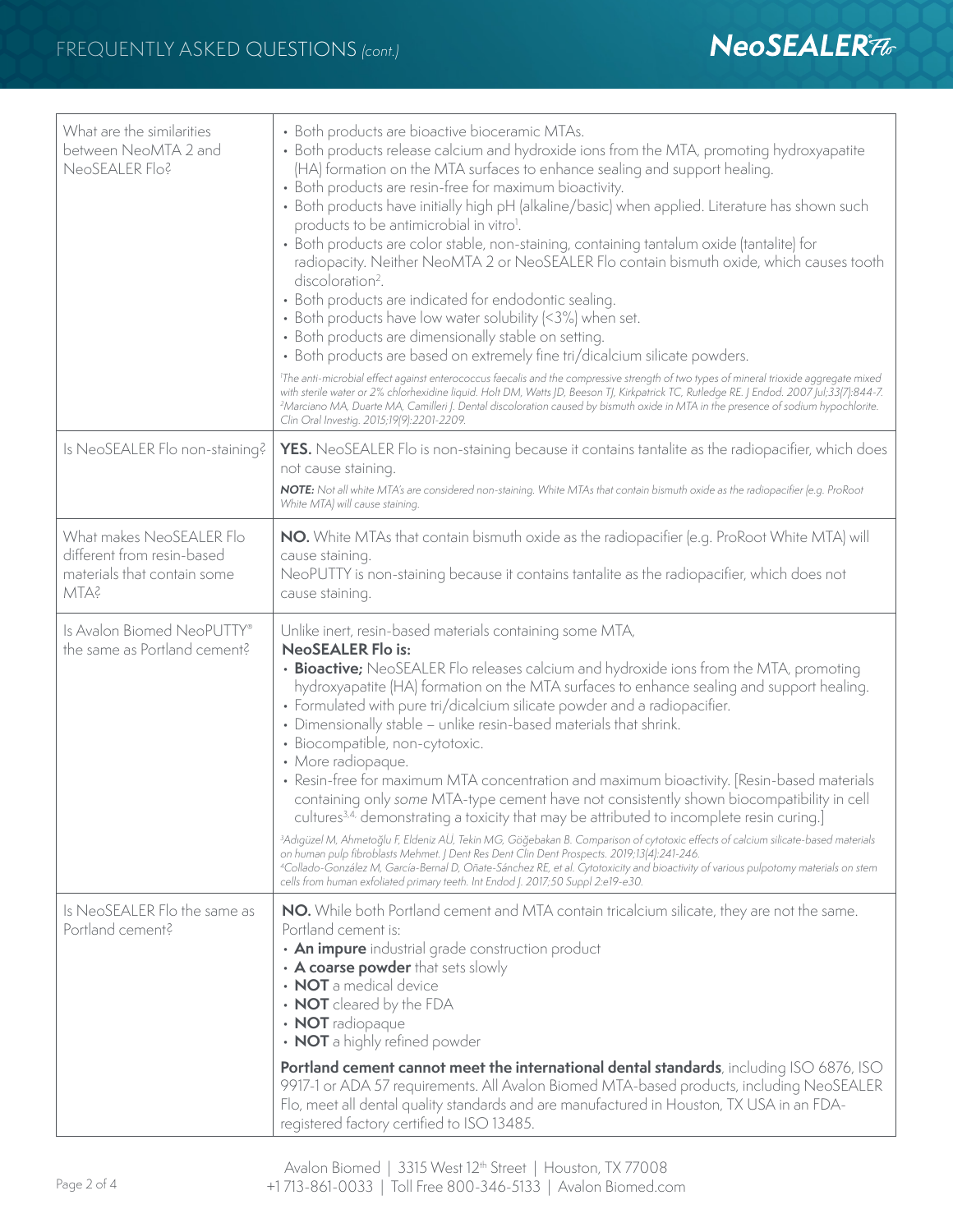| How radiopaque is<br>  NeoSEALER Flo? | NeoSEALER Flo has a radiopacity of 6 mm AI equivalent. Increasing the radiopacity would lower<br>the bioactive MTA content and potentially compromise the product's ability to set. |
|---------------------------------------|-------------------------------------------------------------------------------------------------------------------------------------------------------------------------------------|
|                                       |                                                                                                                                                                                     |

## **PRODUCT PRESENTATION**

What Kit sizes are available and how many tips are included with each kit?

| Kit Size (gm) | <b>Flo Tip™</b> |
|---------------|-----------------|
|               |                 |
| 22            | $\sum$          |
| 44            |                 |

Every NeoSEALER Flo kit contains 20 or 40 Flo Tips for minimal product waste.

## **APPLICATION, WORKING & SETTING TIME; RETREATMENT**

| Does NeoSEALER Flo come<br>with a dispensing tip?                                 | YES. NeoSEALER Flo was designed to be the most efficient and economical bioceramic sealer in<br>the market. NeoSEALER Flo kit includes 20 or 40 Flo Tips with the 2.2 or 4.4 gm kits, respectively.<br>The Flo Tip is designed to significantly reduce product waste compared to other dispensing tips.               |  |
|-----------------------------------------------------------------------------------|-----------------------------------------------------------------------------------------------------------------------------------------------------------------------------------------------------------------------------------------------------------------------------------------------------------------------|--|
| What is the difference between<br>Flo Tip and conventional tips on<br>the market? | Our unique Flo Tip combines the following features and benefits:<br>• Minimal waste barrel significantly reduces product waste compared to conventional tips.<br>• Minimal waste tips provided at no additional cost. Every NeoSEALER Flo kit includes 20 or<br>40 Flo Tips with the 2.2 or 4.4 gm kits, respectively |  |
| Can I use NeoSEALER Flo<br>without the Flo Tip?                                   | NeoSEALER Flo may be dispensed without the Flo Tip and used with the traditional cone<br>buttering technique to coat the canal walls with an instrument and to coat the gutta percha points<br>prior to its insertion.                                                                                                |  |
| Can I use any dispensing tip<br>with NeoSEALER Flo?                               | YES. Any dispensing tip designed with a luer-lock fitting may be fitted to the NeoSEALER Flo<br>syringe, however we recommend the smallest tip used to be a 29-gauge tip, such as an<br>Ultradent NaviTip™.                                                                                                           |  |
| Can I use any brand of qutta<br>percha with NeoSEALER Flo?                        | <b>YES.</b> However some brands of qutta percha points are waxy and the sealer may not appear to<br>adhere to the point outside the root.                                                                                                                                                                             |  |
| Do I need to completely dry<br>the canals before applying<br>NeoSEALER Flo?       | NO. Moisture is required for setting of the sealer, supplied by the dentinal tubules and apical<br>tissues. Clean & shape the canals and remove the smear layer. Remove pooled irrigants or<br>excessive moisture from surrounding tissues with absorbent points.                                                     |  |
| What is the working time of<br>NeoSEALER Flo?                                     | Working time at room temperature is >30 min. Setting begins in the presence of moisture<br>provided by the surrounding tissues.                                                                                                                                                                                       |  |
| What is the final setting time of<br>NeoSEALER Flo?                               | NeoSEALER Flo will set in vivo in 11 hrs $\pm$ 1 hr. The body fluids from the dentinal tubules and apical<br>tissues cause the product to set.                                                                                                                                                                        |  |
| Is NeoSEALER Flo dimensionally<br>stable?                                         | <b>YES.</b> Unlike resin-based sealers NeoSEALER Flo is dimensionally stable and meets the ADA 57<br>standard:<br>ADA 57 std. <1% shrinkage & <0.1% expansion                                                                                                                                                         |  |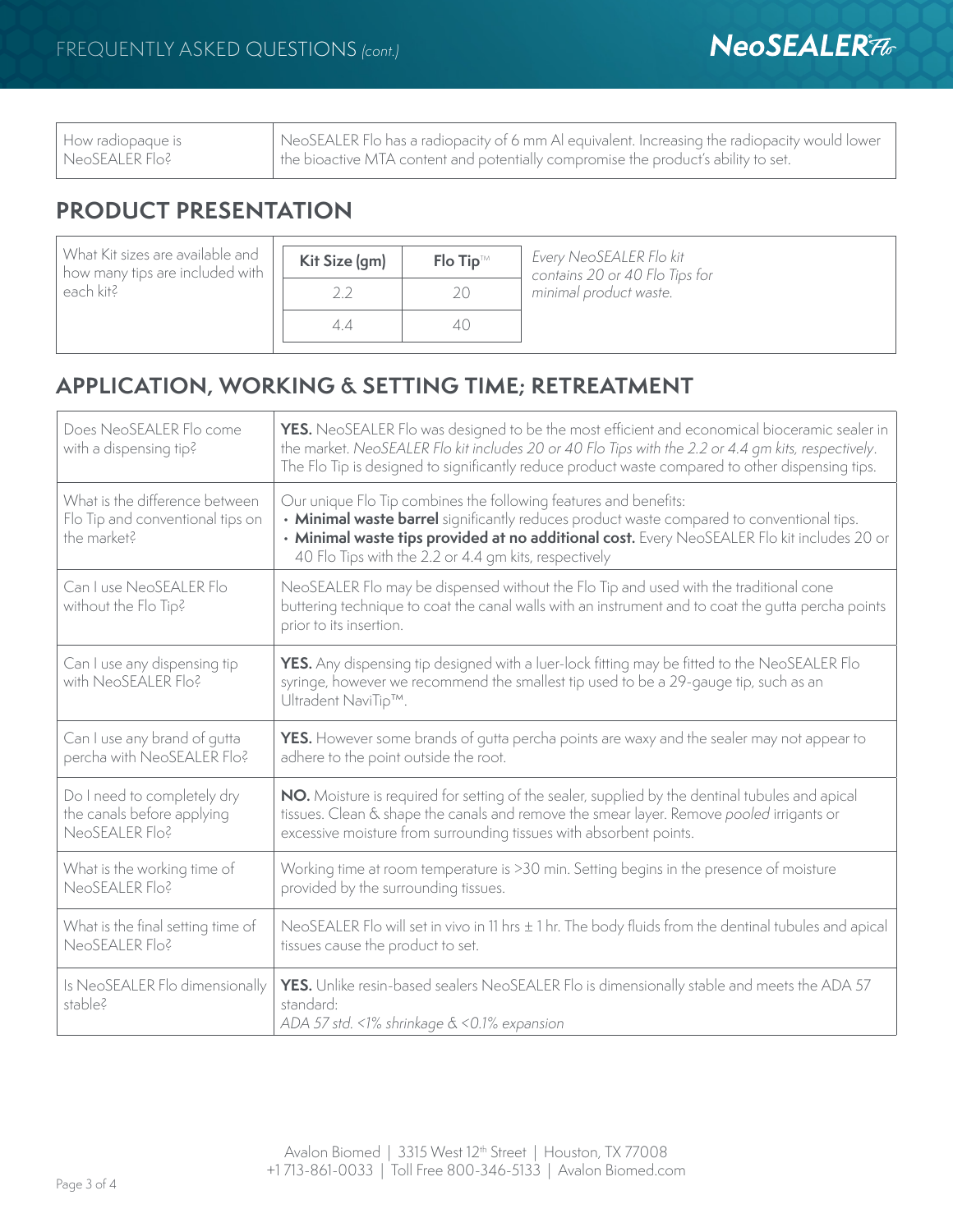| Is NeoSEALER Flo resorbable<br>in the case of material extrusion<br>into the periapical area? | NeoSEALER Flo is a biocompatible paste that will not result in a significant inflammatory response<br>if a slight overfill occurs. Resorption in the periapical tissue may occur over years. However, it's<br>important to NOT overfill the root canal forcing a large amount of sealer to be expressed beyond<br>the apex of the root! When a large amount of material is overfilled into the mandibular canal<br>(inferior alveolar canal), immediate surgical removal of the material should be considered, as with<br>all root canal materials, according to state-of-the-art policy. |
|-----------------------------------------------------------------------------------------------|-------------------------------------------------------------------------------------------------------------------------------------------------------------------------------------------------------------------------------------------------------------------------------------------------------------------------------------------------------------------------------------------------------------------------------------------------------------------------------------------------------------------------------------------------------------------------------------------|
| Can the NeoSEALER Flo be                                                                      | YES. Use conventional instrumentation, including hand/rotary files and ultrasonic instrument tips,                                                                                                                                                                                                                                                                                                                                                                                                                                                                                        |
| removed for re-retreatment?                                                                   | to remove NeoSEALER Flo if it was placed with one or more gutta percha points.                                                                                                                                                                                                                                                                                                                                                                                                                                                                                                            |

## **CLEANUP AND STORAGE**

| What is the Shelf Life of<br>NeoSEALER Flo?                      | • The product has a 2-year shelf life.<br>• Store at room temperature (DO NOT REFRIGERATE).<br>• To prevent hardening of the NeoSEALER Flo, immediately recap after each use. Store the<br>syringe in the protective aluminum container provided.                  |  |
|------------------------------------------------------------------|--------------------------------------------------------------------------------------------------------------------------------------------------------------------------------------------------------------------------------------------------------------------|--|
| Should I refrigerate the kit or its<br>components?               | NO. Store and use at room temperature for optimal handling (DO NOT refrigerate).                                                                                                                                                                                   |  |
| How do I clean instruments that<br>have contacted NeoSEALER Flo? | Warm water may be used to clean instruments if the material has not hardened. If hardened clean<br>with vinegar or other mild acid.<br>NOTE: NeoSEALER Flo is a non-sterile product. Follow your established cleaning and sterilization procedures for instruments |  |
|                                                                  | as appropriate.                                                                                                                                                                                                                                                    |  |

#### **OTHER**

| Does Avalon Biomed sell<br>any other premixed bioactive<br>bioceramics? | YES. Avalon Biomed also manufactures NeoPUTTY, a premixed bioactive bioceramic Root &<br>Pulp treatment paste packaged in a syringe.                                                                                                                                                                                                                                                                                                                                                                                                                                                                                                                                                                                                                                                                                                                                                                                                                                       |
|-------------------------------------------------------------------------|----------------------------------------------------------------------------------------------------------------------------------------------------------------------------------------------------------------------------------------------------------------------------------------------------------------------------------------------------------------------------------------------------------------------------------------------------------------------------------------------------------------------------------------------------------------------------------------------------------------------------------------------------------------------------------------------------------------------------------------------------------------------------------------------------------------------------------------------------------------------------------------------------------------------------------------------------------------------------|
| Does Avalon Biomed sell a<br>light-curing MTA product?                  | • Avalon Biomed does not manufacture a light-curing MTA. We prefer to maximize the<br>concentration of bioactive powders in Avalon Biomed products and deliver them in a formula<br>that allows the bioactive powders to readily hydrate and form Ca(OH), which promotes<br>hydroxyapatite formation <sup>5</sup> .<br>• Light-curable and dual-cure MTA products contain resins which dilute and inhibit the MTA's<br>bioactivity.<br>• Resins never cure 100%. Uncured resin may leave cytotoxic monomers in the MTA-resin matrix<br>and in contact with the pulp.<br>• Resins shrink during curing; they are not as dimensionally stable as MTAs. Avalon Biomed<br>bioactive cements (MTAs) are dimensionally stable and meet the ADA 57 standard.<br><sup>5</sup> Lee, Y. Shin, S.O. Kim, H.S. Lee, H.J. Choi, J.S. Song, Comparative Study of Pulpal Responses to Pulpotomy with ProRoot MTA,<br>RetroMTA, and TheraCal in Dogs' Teeth, J Endod 41(8) (2015) 1317-24. |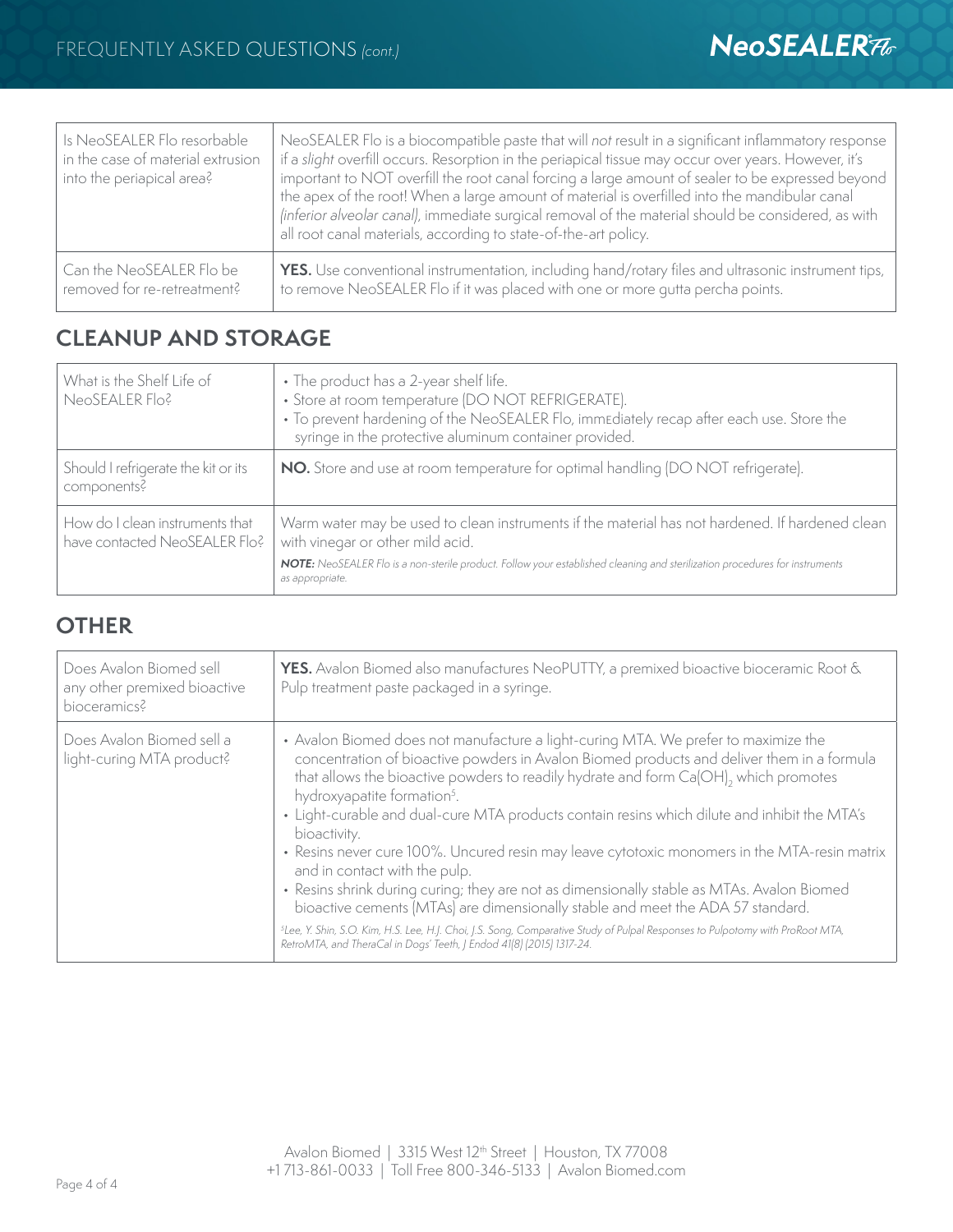## FREQUENTLY ASKED **QUESTIONS**

## **NeoPUTTY®**

NeoPUTTY

## **FAQ –** *NeoPUTTY*® **ROOT & PULP TREATMENT MATERIAL**

| What is NeoPUTTY®?                                                                                               | NeoPUTTY is a premixed bioactive bioceramic root & pulp treatment consisting of an extremely<br>fine, inorganic powder of tricalcium/dicalcium silicate in a water-free organic liquid. The product<br>is packaged ready-to-use. No mixing is required. NeoPUTTY is designed to set in vivo in the<br>presence of moisture from the surrounding tissues.                                                                                                                                                                                                                                                                                                                                                                                                                                                                                                                                                                                                                                                                                                                                                                                                                                                                                                                                                                                                                                                                            |  |
|------------------------------------------------------------------------------------------------------------------|-------------------------------------------------------------------------------------------------------------------------------------------------------------------------------------------------------------------------------------------------------------------------------------------------------------------------------------------------------------------------------------------------------------------------------------------------------------------------------------------------------------------------------------------------------------------------------------------------------------------------------------------------------------------------------------------------------------------------------------------------------------------------------------------------------------------------------------------------------------------------------------------------------------------------------------------------------------------------------------------------------------------------------------------------------------------------------------------------------------------------------------------------------------------------------------------------------------------------------------------------------------------------------------------------------------------------------------------------------------------------------------------------------------------------------------|--|
| How does NeoPUTTY® set?                                                                                          | • NeoPUTTY is formulated with a water-free organic liquid. NeoPUTTY only sets in vivo or<br>moisture. Setting begins in the presence of moisture from the apical tissues, dentinal tubules,<br>or pulp.<br>• NeoPUTTY is different from our NeoMTA® 2, which is packaged as a powder and a gel and<br>requires mixing. NeoMTA 2 begins setting when the powder and gel are mixed and continues<br>in vivo.                                                                                                                                                                                                                                                                                                                                                                                                                                                                                                                                                                                                                                                                                                                                                                                                                                                                                                                                                                                                                          |  |
| What do you mean by wash-out<br>resistance and is Avalon Biomed<br>NeoPUTTY® immediately wash-<br>out resistant? | One important characteristic that affects the performance of MTA-type products is its stability<br>when placed in a tooth. We test product stability through wash-out testing.<br>NeoPUTTY is immediately wash-out resistant. You can gently rinse and complete the restoration<br>or cement a crown, immediately after placing NeoPUTTY.                                                                                                                                                                                                                                                                                                                                                                                                                                                                                                                                                                                                                                                                                                                                                                                                                                                                                                                                                                                                                                                                                           |  |
| What is the difference between<br>NeoMTA® 2 and NeoPUTTY®?                                                       | • NeoPUTTY does not need mixing - it is a uniform, firm, low-tack putty from beginning to end<br>with no dry out between uses.<br>• NeoPUTTY has about 29% higher radiopacity than NeoMTA 2 (8.4 vs 6.5 mm equivalent<br>aluminum).<br>• NeoPUTTY syringes have zero waste - the syringes allow efficient unit-dose dispensing to the<br>end of the syringe which has a positive placement plunger tip.<br>• NeoMTA 2 is a Powder/Gel hand-mix product designed for 13 vital pulp and endodontic uses,<br>including obturation and sealing (refer to NeoMTA 2 IFU).                                                                                                                                                                                                                                                                                                                                                                                                                                                                                                                                                                                                                                                                                                                                                                                                                                                                 |  |
| What are the similarities<br>between NeoMTA® 2 and<br>NeoPUTTY®?                                                 | • Both products are bioactive bioceramic MTAs.<br>• Both products release calcium and hydroxide ions promoting the formation of hydroxyapatite<br>from the surface to seal and support healing.<br>• Both products are resin-free for maximum bioactivity.<br>• Both products have initially high pH (alkaline/basic) when applied. Literature has shown such<br>products to be antimicrobial in-vitro <sup>1</sup> .<br>• Both products are color stable, non-staining, containing tantalum oxide (tantalite) for<br>radiopacity. Neither NeoMTA 2 or NeoPUTTY contain bismuth oxide, which causes tooth<br>discoloration <sup>2</sup> .<br>• Both products are immediately wash-out resistant when placed.<br>• Both products have low water solubility (<3%) when set.<br>• Both products are dimensionally stable with negligible expansion on setting.<br>· Both products contain extremely fine, hydraulic tri/dicalcium silicate powders.<br>The anti-microbial effect against enterococcus faecalis and the compressive strength of two types of mineral trioxide aggregate mixed<br>with sterile water or 2% chlorhexidine liquid. Holt DM, Watts JD, Beeson TJ, Kirkpatrick TC, Rutledge RE. J Endod. 2007 Jul;33(7):844-7.<br><sup>2</sup> Marciano MA, Duarte MA, Camilleri J. Dental discoloration caused by bismuth oxide in MTA in the presence of sodium hypochlorite.<br>Clin Oral Investig. 2015;19(9):2201-2209. |  |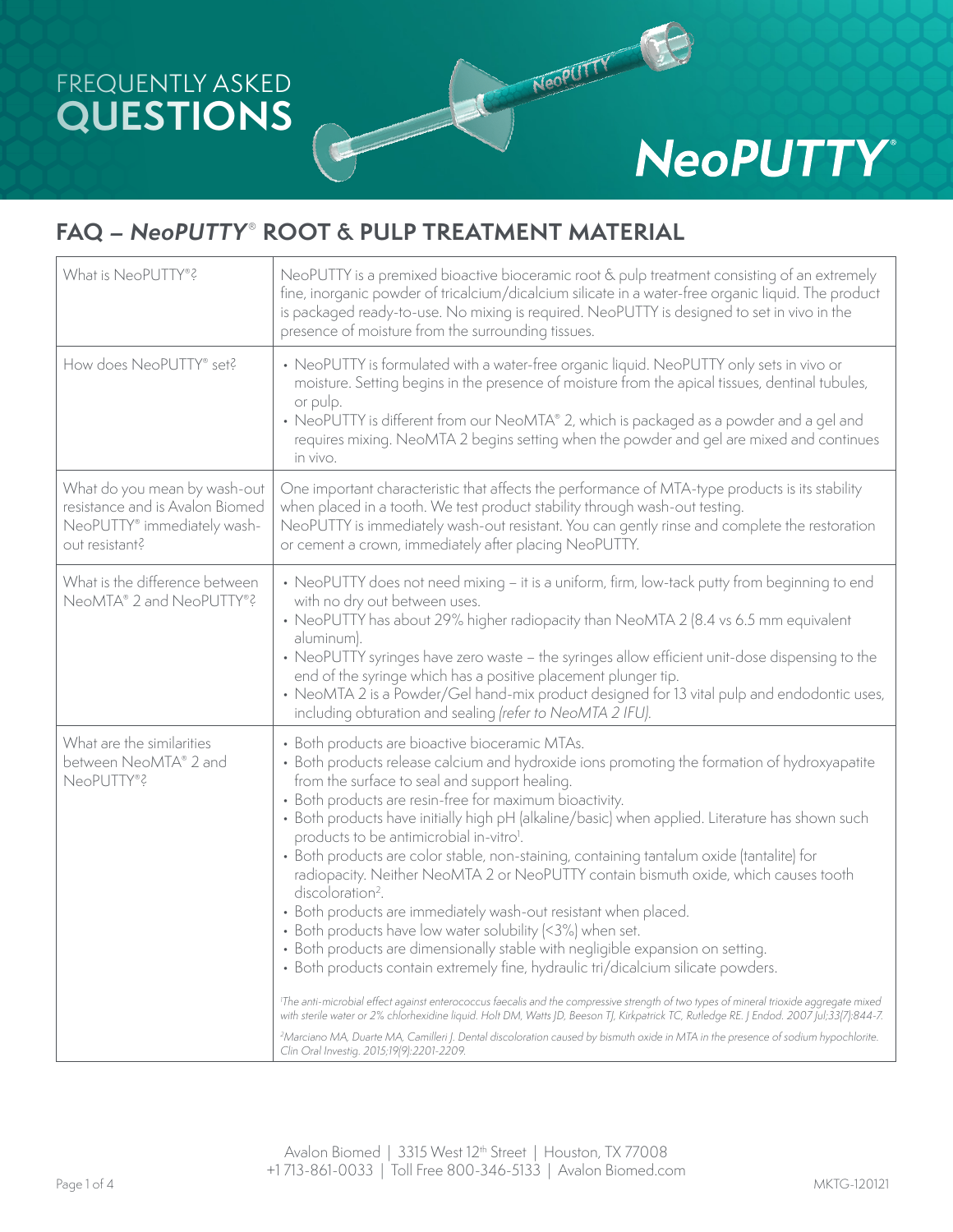

| What are the indications for use<br>for NeoPUTTY®?                                        | There are 12 indications for use. Read IFU prior to use, available at <b>Avalon Biomed.com</b><br>Indirect Pulp Cap<br>Direct Pulp Cap/<br>Partial Pulpotomy<br>Cavity Liner/<br>Base<br>Pulpotomy/<br>Apexogenesis<br>Perforation Repair<br>Resorption<br>Obturation/<br>Apexification<br>Root-End Filling                                                                                                                                                                                                                                                                                                                                                                                                                                                                                                                                                                                                                                                                                                                                                                                                                                                                                                                                                                                         |
|-------------------------------------------------------------------------------------------|-----------------------------------------------------------------------------------------------------------------------------------------------------------------------------------------------------------------------------------------------------------------------------------------------------------------------------------------------------------------------------------------------------------------------------------------------------------------------------------------------------------------------------------------------------------------------------------------------------------------------------------------------------------------------------------------------------------------------------------------------------------------------------------------------------------------------------------------------------------------------------------------------------------------------------------------------------------------------------------------------------------------------------------------------------------------------------------------------------------------------------------------------------------------------------------------------------------------------------------------------------------------------------------------------------|
| What makes NeoPUTTY®<br>different from resin-based<br>materials that contain some<br>MTA? | Unlike inert, resin-based materials containing some MTA<br><b>NeoPUTTY</b> is<br>• Bioactive; NeoPUTTY releases calcium and hydroxide ions from the surface, promoting the<br>formation of hydroxyapatite to ensure bioactive sealing.<br>• Formulated with pure tri/dicalcium silicate powder and a radiopacifier.<br>• Dimensionally stable - unlike resin-based materials that shrink.<br>· Biocompatible, non-cytotoxic.<br>• More versatile, having more treatment indications.<br>• More radiopaque.<br>• Resin-free for maximum MTA concentration and maximum bioactivity. [Resin-based materials<br>containing only some MTA-type cement have not consistently shown biocompatibility in cell<br>cultures <sup>3,4</sup> , demonstrating a toxicity that may be attributed to incomplete resin curing.]<br><sup>3</sup> Adıgüzel M, Ahmetoğlu F, Eldeniz AU, Tekin MG, Göğebakan B. Comparison of cytotoxic effects of calcium silicate-based<br>materials on human pulp fibroblasts Mehmet.   Dent Res Dent Clin Dent Prospects. 2019;13(4):241-246.<br><sup>4</sup> Collado-González M, García-Bernal D, Oñate-Sánchez RE, et al. Cytotoxicity and bioactivity of various pulpotomy materials on<br>stem cells from human exfoliated primary teeth. Int Endod J. 2017;50 Suppl 2:e19-e30. |
| Are all white MTAs<br>non-staining?                                                       | NO. White MTAs that contain bismuth oxide as the radiopacifier (e.g. ProRoot White MTA) will<br>cause staining.<br>NeoPUTTY is non-staining because it contains tantalite as the radiopacifier, which does not<br>cause staining.                                                                                                                                                                                                                                                                                                                                                                                                                                                                                                                                                                                                                                                                                                                                                                                                                                                                                                                                                                                                                                                                   |
| Is Avalon Biomed NeoPUTTY®<br>the same as Portland cement?                                | NO. While both Portland cement and MTA contain tricalcium silicate, they are not the same.<br>Portland cement is:<br>• An impure industrial grade construction product<br>• A coarse powder that sets slowly<br>• NOT a medical device<br>• NOT cleared by the FDA<br>• NOT radiopaque<br>• NOT a highly refined powder<br>Portland cement cannot meet the international dental standards, including ISO 6876, ISO<br>9917-1 or ADA 57 requirements. All Avalon Biomed MTA-based products, including NeoPUTTY,<br>meet all dental quality standards and are manufactured in Houston, TX USA in an FDA-registered<br>factory certified to ISO 13485.                                                                                                                                                                                                                                                                                                                                                                                                                                                                                                                                                                                                                                                 |
| How radiopaque is Avalon<br>Biomed NeoPUTTY®?                                             | Avalon Biomed NeoPUTTY has the highest radiopacity in its class with 8.4 mm Al equivalent.                                                                                                                                                                                                                                                                                                                                                                                                                                                                                                                                                                                                                                                                                                                                                                                                                                                                                                                                                                                                                                                                                                                                                                                                          |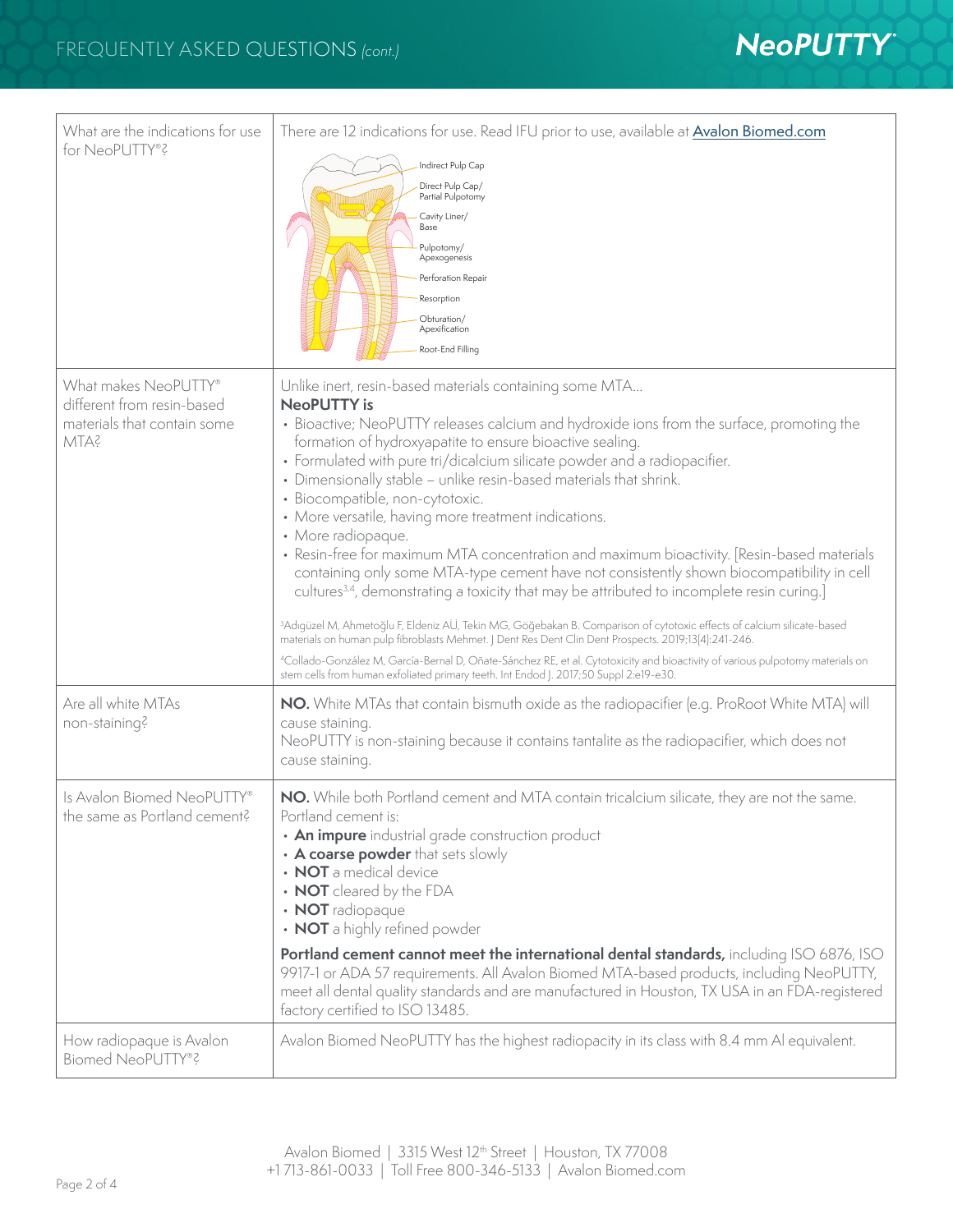## **DOSE INFORMATION**

| NeoPUTTY Starter Kit 0.65 gm and NeoPUTTY Professional Kit 1.2 gm                                                                                                |            |  |
|------------------------------------------------------------------------------------------------------------------------------------------------------------------|------------|--|
| The dose size varies depending on the treatment. Below is an estimate using a dose size of 0.075<br>gm, which is the typical dose size for a Anterior Pulpotomy. |            |  |
| Kit Size (gm)                                                                                                                                                    | # of Doses |  |
| 0.65                                                                                                                                                             |            |  |
|                                                                                                                                                                  | l6         |  |
|                                                                                                                                                                  |            |  |

## **APPLICATION, WORKING & SETTING TIME; COMPLETING THE RESTORATION**

| How much NeoPUTTY® do<br>I need to apply to ensure its<br>effectiveness?                                                                           | • For a pulpotomy, liner, base or pulp cap, apply a layer at least 1.5 mm thick.<br>• For root apexification gently compact the NeoPUTTY in the apical region to create a 3 to 5 mm<br>thick apical barrier.                                                                                                                                                                                                |
|----------------------------------------------------------------------------------------------------------------------------------------------------|-------------------------------------------------------------------------------------------------------------------------------------------------------------------------------------------------------------------------------------------------------------------------------------------------------------------------------------------------------------------------------------------------------------|
| Does NeoPUTTY® come with<br>an applicator tip?                                                                                                     | NO. NeoPUTTY kits do not include tips. Express the desired amount of NeoPUTTY on a pad. Use<br>the instrument of your choice to deliver the putty to the treatment site. You may also use a syringe<br>tip of your choice to dispense or apply NeoPUTTY directly, remembering this is a very thick paste.<br>Immediately recap the syringe and replace in its protective aluminum container after each use. |
| What is the best instrument<br>to use to place NeoPUTTY®<br>into the pulp chamber when<br>performing a pulpotomy?                                  | We recommend placing NeoPUTTY with a plastics instrument, Hollenbach instrument, amalgam<br>carrier, or an MTA carrier. The material can be gently spread with a moist cotton pellet, amalgam<br>plugger, or ball burnisher.                                                                                                                                                                                |
| What is the best instrument to<br>place NeoPUTTY® for surgical<br>procedures such as root-<br>end filling, apexification or<br>perforation repair? | Use any convenient instrument, to deliver a small cone or cylinder of NeoPUTTY to the site.<br>A Messing gun, amalgam carrier, Dovgan MTA carrier, or the MAP™ system may be used.<br>Reversed paper points or gutta percha points can guide the putty in the root to the apex for<br>apexification.                                                                                                        |
| What is the working time of<br>NeoPUTTY®?                                                                                                          | Working time at room temperature is >1 hr. Unlike NeoMTA 2, NeoPUTTY is formulated with<br>a water-free organic liquid. When applied, it requires moisture from the apical tissues, dentinal<br>tubules or pulp tissue to set.                                                                                                                                                                              |
| What is the setting time of<br>NeoPUTTY®?                                                                                                          | NeoPUTTY will set in vivo in about 4 hrs. Setting begins in the presence of moisture from the<br>apical tissues, dentinal tubules or pulp tissue.<br>NOTE: To prevent premature hardening of NeoPUTTY, immediately recap after each use.                                                                                                                                                                    |
| Should I secure the NeoPUTTY®<br>prior to restoration?                                                                                             | It's not required but a quick and easy method is to apply a layer of a flowable composite, light-<br>cure glass ionomer, RMGI, IRM®, ZOE or any other restorative material over the NeoPUTTY prior<br>to the final tooth restoration. If you use a flowable composite that requires etching, etch the tooth,<br>not the NeoPUTTY, then proceed with the restoration.                                        |
| Can I place NeoPUTTY® and<br>complete the restoration before<br>it is completely set?                                                              | <b>YES.</b> You can complete the restoration or cement a crown immediately after placing NeoPUTTY.<br>NeoPUTTY will harden/set underneath the restoration. NeoPUTTY is immediately wash-out<br>resistant and dimensionally stable when placed with zero shrinkage and negligible expansion to<br>ensure gap-free sealing.                                                                                   |